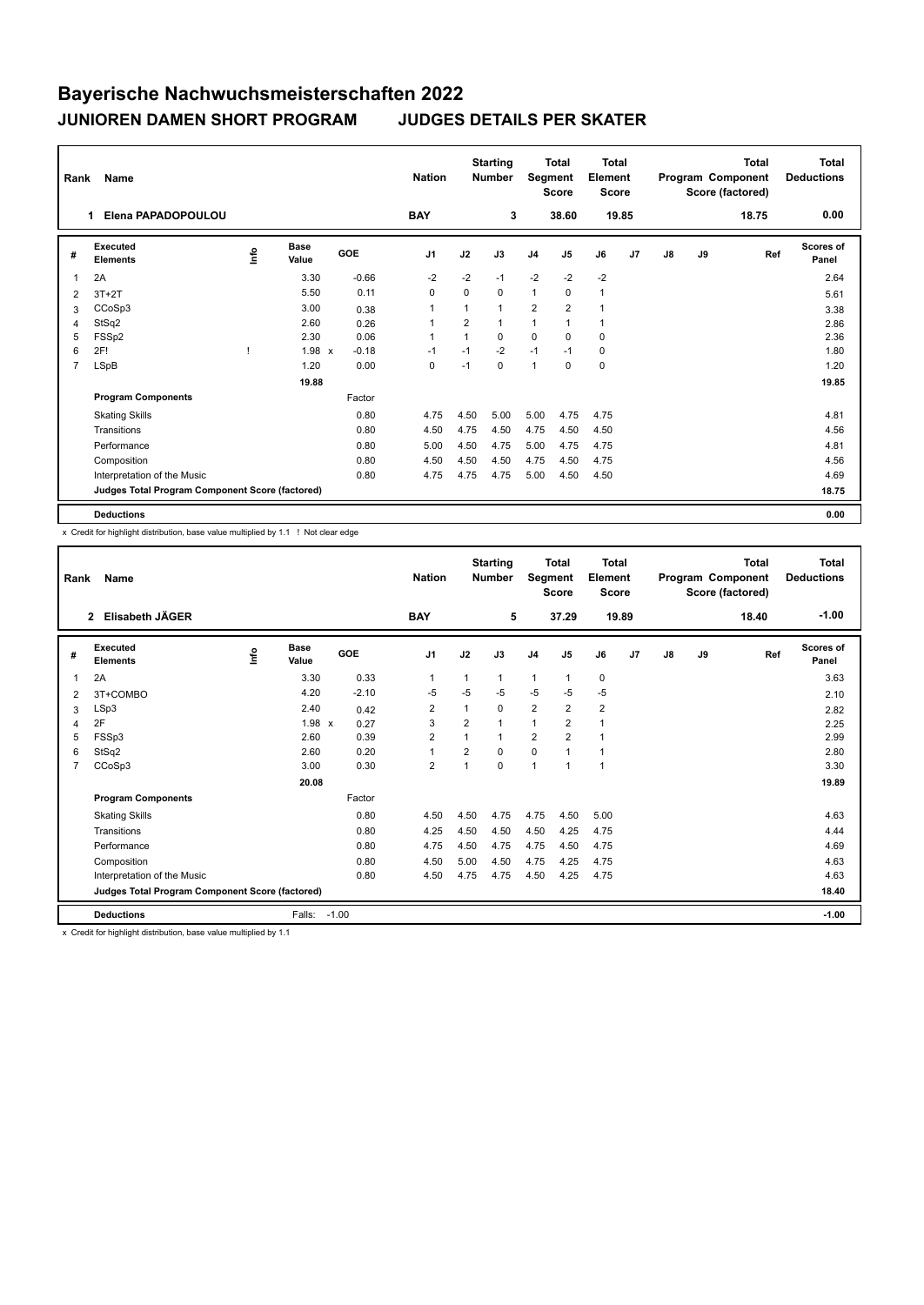## **Bayerische Nachwuchsmeisterschaften 2022 JUNIOREN DAMEN SHORT PROGRAM JUDGES DETAILS PER SKATER**

|                | <b>Name</b><br>Rank                             |      |                      |         | <b>Starting</b><br><b>Nation</b><br><b>Number</b> |                |          | <b>Total</b><br>Segment<br><b>Score</b> |                | <b>Total</b><br>Element<br><b>Score</b> |                | <b>Total</b><br>Program Component<br>Score (factored) |    |       | Total<br><b>Deductions</b> |
|----------------|-------------------------------------------------|------|----------------------|---------|---------------------------------------------------|----------------|----------|-----------------------------------------|----------------|-----------------------------------------|----------------|-------------------------------------------------------|----|-------|----------------------------|
|                | Eva BALDUZZI<br>3                               |      |                      |         | <b>BAY</b>                                        |                | 1        |                                         | 35.94          | 17.74                                   |                |                                                       |    | 18.20 | 0.00                       |
| #              | Executed<br><b>Elements</b>                     | lnfo | <b>Base</b><br>Value | GOE     | J <sub>1</sub>                                    | J2             | J3       | J <sub>4</sub>                          | J <sub>5</sub> | J6                                      | J <sub>7</sub> | J8                                                    | J9 | Ref   | Scores of<br>Panel         |
| $\overline{1}$ | 3Lo<<+COMBO                                     | <<   | 1.70                 | $-0.85$ | $-5$                                              | $-5$           | $-5$     | $-4$                                    | $-5$           | $-5$                                    |                |                                                       |    |       | 0.85                       |
| 2              | 2A                                              |      | 3.30                 | 0.17    | $\overline{2}$                                    | 1              | $-1$     | $\mathbf{1}$                            | 0              | 0                                       |                |                                                       |    |       | 3.47                       |
| 3              | FSSp3                                           |      | 2.60                 | 0.39    | 2                                                 | $\overline{2}$ | $\Omega$ | $\overline{1}$                          | $\overline{2}$ | $\mathbf{1}$                            |                |                                                       |    |       | 2.99                       |
| 4              | CSp3                                            |      | 2.30                 | 0.23    | $\overline{2}$                                    | 1              | 1        | $\overline{1}$                          | $\mathbf{1}$   | 0                                       |                |                                                       |    |       | 2.53                       |
| 5              | 2F                                              |      | 1.98 x               | 0.18    | $\overline{2}$                                    | $\Omega$       | $\Omega$ | $\overline{1}$                          | 2              | 1                                       |                |                                                       |    |       | 2.16                       |
| 6              | StSq3                                           |      | 3.30                 | 0.25    | $\overline{1}$                                    | $\overline{2}$ | $\Omega$ | $\mathbf 0$                             | $\mathbf{1}$   | 1                                       |                |                                                       |    |       | 3.55                       |
| $\overline{7}$ | CCoSp2                                          |      | 2.50                 | $-0.31$ | $\mathbf 0$                                       | $-2$           | $-3$     | $-1$                                    | $-1$           | $-1$                                    |                |                                                       |    |       | 2.19                       |
|                |                                                 |      | 17.68                |         |                                                   |                |          |                                         |                |                                         |                |                                                       |    |       | 17.74                      |
|                | <b>Program Components</b>                       |      |                      | Factor  |                                                   |                |          |                                         |                |                                         |                |                                                       |    |       |                            |
|                | <b>Skating Skills</b>                           |      |                      | 0.80    | 4.75                                              | 4.50           | 4.75     | 5.00                                    | 4.50           | 4.25                                    |                |                                                       |    |       | 4.63                       |
|                | Transitions                                     |      |                      | 0.80    | 4.50                                              | 4.50           | 4.50     | 4.75                                    | 4.25           | 4.25                                    |                |                                                       |    |       | 4.44                       |
|                | Performance                                     |      |                      | 0.80    | 4.75                                              | 4.75           | 4.50     | 5.00                                    | 4.50           | 4.50                                    |                |                                                       |    |       | 4.63                       |
|                | Composition                                     |      |                      | 0.80    | 4.25                                              | 4.75           | 4.50     | 4.75                                    | 4.25           | 4.50                                    |                |                                                       |    |       | 4.50                       |
|                | Interpretation of the Music                     |      |                      | 0.80    | 4.25                                              | 5.00           | 4.50     | 5.00                                    | 4.25           | 4.50                                    |                |                                                       |    |       | 4.56                       |
|                | Judges Total Program Component Score (factored) |      |                      |         |                                                   |                |          |                                         |                |                                         |                |                                                       |    |       | 18.20                      |
|                | <b>Deductions</b>                               |      |                      |         |                                                   |                |          |                                         |                |                                         |                |                                                       |    |       | 0.00                       |

<< Downgraded jump x Credit for highlight distribution, base value multiplied by 1.1

| Rank           | Name                                            |      |                      |         | <b>Nation</b>  | <b>Starting</b><br><b>Number</b> |              | Total<br>Segment<br><b>Score</b> |                | <b>Total</b><br>Element<br><b>Score</b> |       | Program Component<br>Score (factored) |    | <b>Total</b> | <b>Total</b><br><b>Deductions</b> |
|----------------|-------------------------------------------------|------|----------------------|---------|----------------|----------------------------------|--------------|----------------------------------|----------------|-----------------------------------------|-------|---------------------------------------|----|--------------|-----------------------------------|
|                | 4 Zoe TRAFELA                                   |      |                      |         | <b>BAY</b>     |                                  | $\mathbf{2}$ |                                  | 34.53          |                                         | 17.28 |                                       |    | 17.25        | 0.00                              |
| #              | Executed<br><b>Elements</b>                     | ١nf٥ | <b>Base</b><br>Value | GOE     | J <sub>1</sub> | J2                               | J3           | J <sub>4</sub>                   | J5             | J6                                      | J7    | J8                                    | J9 | Ref          | <b>Scores of</b><br>Panel         |
| 1              | $2Lz + 2Lo$                                     |      | 3.80                 | 0.16    | $\mathbf 1$    |                                  | 0            | $\mathbf 0$                      | $\mathbf{1}$   | $\overline{2}$                          |       |                                       |    |              | 3.96                              |
| 2              | 2A<<                                            | <<   | 1.10                 | $-0.33$ | $-2$           | $-3$                             | $-4$         | $-3$                             | $-4$           | $-2$                                    |       |                                       |    |              | 0.77                              |
| 3              | CCoSp4                                          |      | 3.50                 | 0.35    | 1              |                                  | 0            | $\mathbf{1}$                     | 1              | $\mathbf{1}$                            |       |                                       |    |              | 3.85                              |
| $\overline{4}$ | StSq2                                           |      | 2.60                 | 0.20    | 0              | $\overline{2}$                   | $-1$         | $\mathbf 0$                      | $\overline{2}$ | $\overline{1}$                          |       |                                       |    |              | 2.80                              |
| 5              | FSS <sub>p2</sub>                               |      | 2.30                 | 0.23    | $\overline{1}$ |                                  | $\Omega$     | $\mathbf{1}$                     |                | $\overline{1}$                          |       |                                       |    |              | 2.53                              |
| 6              | 2F                                              |      | $1.98 \times$        | 0.00    | $\mathbf{1}$   | $\Omega$                         | 0            | $\mathbf 0$                      | $\Omega$       | $\mathbf 0$                             |       |                                       |    |              | 1.98                              |
| $\overline{7}$ | LSp1                                            |      | 1.50                 | $-0.11$ | $-1$           | $-2$                             | 0            | 0                                | $-1$           | $-1$                                    |       |                                       |    |              | 1.39                              |
|                |                                                 |      | 16.78                |         |                |                                  |              |                                  |                |                                         |       |                                       |    |              | 17.28                             |
|                | <b>Program Components</b>                       |      |                      | Factor  |                |                                  |              |                                  |                |                                         |       |                                       |    |              |                                   |
|                | <b>Skating Skills</b>                           |      |                      | 0.80    | 4.25           | 4.25                             | 4.50         | 4.75                             | 4.25           | 4.50                                    |       |                                       |    |              | 4.38                              |
|                | Transitions                                     |      |                      | 0.80    | 4.25           | 4.25                             | 4.25         | 4.50                             | 4.00           | 4.00                                    |       |                                       |    |              | 4.19                              |
|                | Performance                                     |      |                      | 0.80    | 4.25           | 4.50                             | 4.50         | 4.50                             | 4.25           | 4.25                                    |       |                                       |    |              | 4.38                              |
|                | Composition                                     |      |                      | 0.80    | 4.25           | 4.50                             | 4.25         | 4.50                             | 4.25           | 4.50                                    |       |                                       |    |              | 4.38                              |
|                | Interpretation of the Music                     |      |                      | 0.80    | 4.00           | 4.50                             | 4.25         | 4.75                             | 4.00           | 4.25                                    |       |                                       |    |              | 4.25                              |
|                | Judges Total Program Component Score (factored) |      |                      |         |                |                                  |              |                                  |                |                                         |       |                                       |    |              | 17.25                             |
|                | <b>Deductions</b>                               |      |                      |         |                |                                  |              |                                  |                |                                         |       |                                       |    |              | 0.00                              |

<< Downgraded jump x Credit for highlight distribution, base value multiplied by 1.1